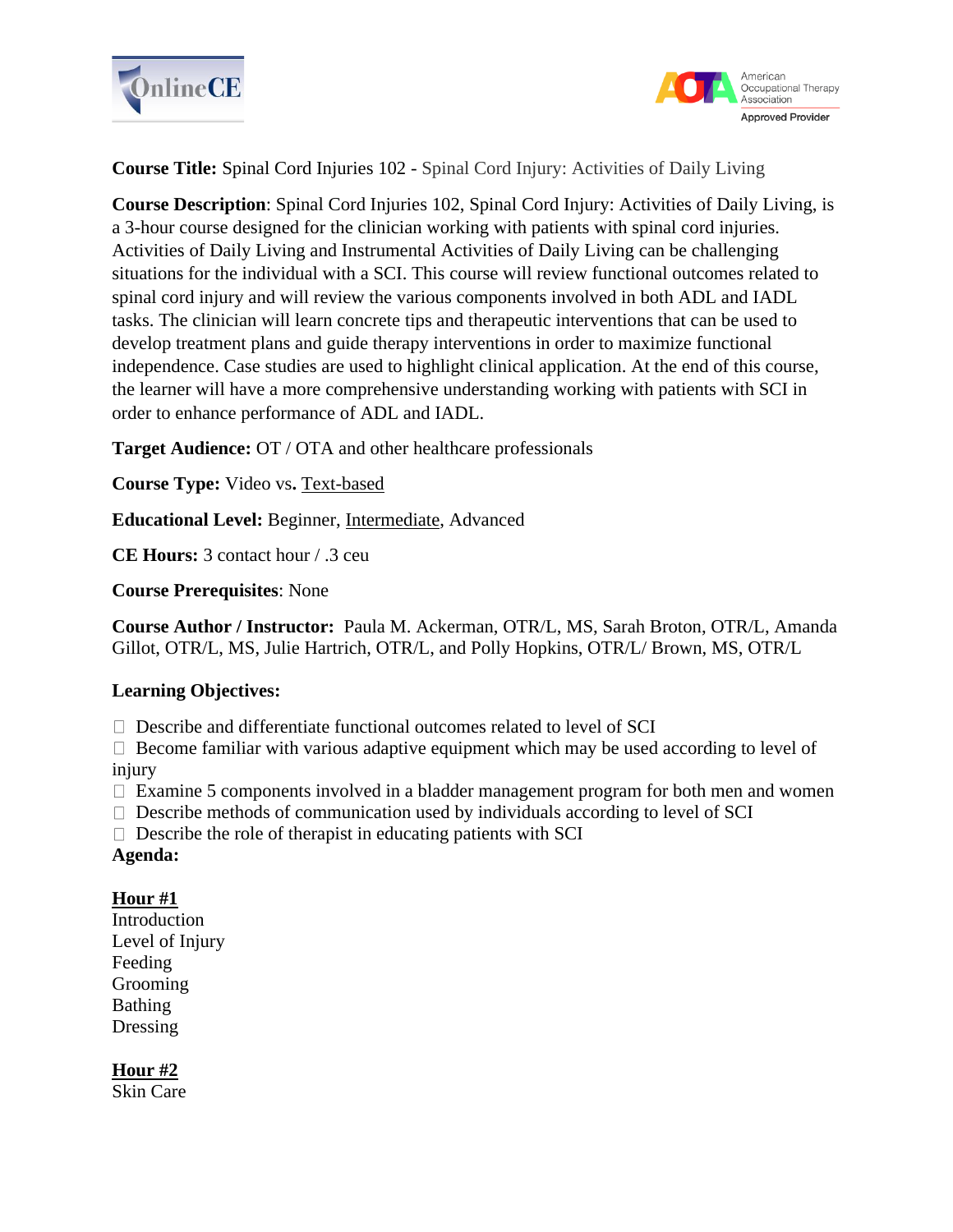Bladder Management Bowel Management Communication Home Management

## **Hour #3**

Child Care Case Study #1 Case Study #2 Summary

## **Course Completion Requirements:**

A passing score of 100% is required for course completion. You will have as many attempts as needed until your passing score of 100% is achieved. Upon successful completion of course and completing a satisfaction survey, you will receive your certificate of completion.

## **Additional Course Information**

**Course Registration:** Register for Free at [www.OnlineCE.com.](http://www.onlinece.com/) Once registered, you can begin to purchase courses. Contact [info@onlinece.com](mailto:info@onlinece.com) for special needs requests and assistance.

**Refund Policy:** There will be no refunds for courses taken at OnlineCE.com or monies deposited into My CE Bank. Any money on account will be used for taking future courses. If you start a course in error, or if you are dissatisfied with a course, please contact us in the first part of the course and we will void the course and you can select a replacement course.

**Cancellation Policy:** Only available courses are offered online and on-demand and available for purchase. No registration fees are collected for courses that are not provided on-demand. Due to the online and on demand format, courses are not cancelled.

**Course Date and Location:** This is an independent course that is available 24/7 on-demand at [www.OnlineCE.com.](http://www.onlinece.com/)

**Required Materials and Equipment:** Courses offered on OnlineCE.com can be accessed on any type of computer or device. No special software is required but we do recommend the use of the Chrome Browser (recommended, not required). All course materials are contained within the courses and no prerequisites are required.



American **A** Occupational Therapy<br>Association

**Approved Provider** 

OnlineCE.com is an AOTA Approved Provider of professional development, #4023. Course approval ID#4023. This distance learning-independent course is offered at .3 CEUs. Intermediate educational level, category foundational knowledge. AOTA does not endorse specific course content, products, or clinical procedures.